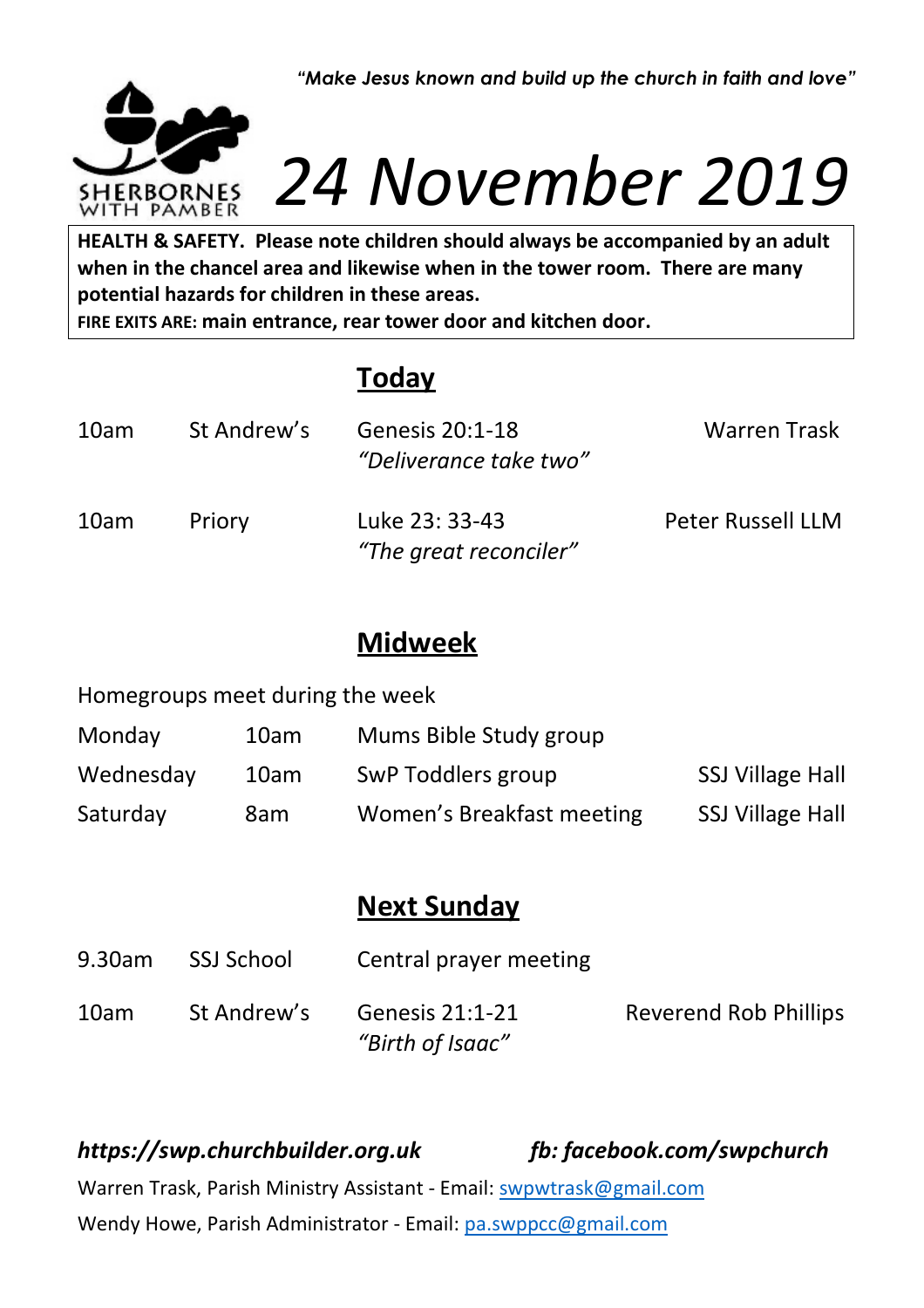**Welcome to all here today.** If you are visiting or looking to join our church family and would like to receive information about our Church, please complete a 'welcome card' from the notice table or speak to our Parish Administrator, Wendy Howe or one of our Churchwardens.

#### **SSJ Car park arrangements**

There is room for nine cars at the Rectory but please do not block in any car unless you know who the owner is. There are up to five spaces available in the school car park which can be used if you have difficulty walking.

The Village Hall car park can be used when available. It is available on Sunday 1<sup>st</sup> December.

#### **Reverend Daniel Newman – our new Rector**

The PCC is delighted to be able to announce that all the necessary checks have been completed and Daniel will therefore join us as our new Rector in January. His last Sunday with his present church will be 5th January. The family will then move into the rectory during the following week. There will be a Service of Institution at St Andrews on Monday 13th January beginning at 7.30pm. The Bishop of Winchester will officiate, and you are all very welcome to attend. Daniel's first Sunday with us will be on 19th January at St Andrews and he will preach at All Saints and the Priory on 26th January and 9th February respectively. Please join us in praying for Daniel, Brooke and the children as they prepare to end their time in Woking and join us to begin a new chapter in their lives and in the life of this church.

#### **Gift Day**

Many thanks to all those who were able to contribute to the PCC's Gift Day appeal. Our target was £16500 and through your generosity we raised a total of £12766 and this will generate £3147 in Gift Aid reclaimable giving a total of £15913. Praise the Lord! Please continue to pray for God's faithful provision to enable us to continue to His work in Sherbornes with Pamber and beyond.

**Bible Study Notes for 2020**: If anyone would like to order a copy through me then please could they let me now by the end of November in person or at E: [clareharding@btinternet.com.](mailto:clareharding@btinternet.com) Thanks, Clare.